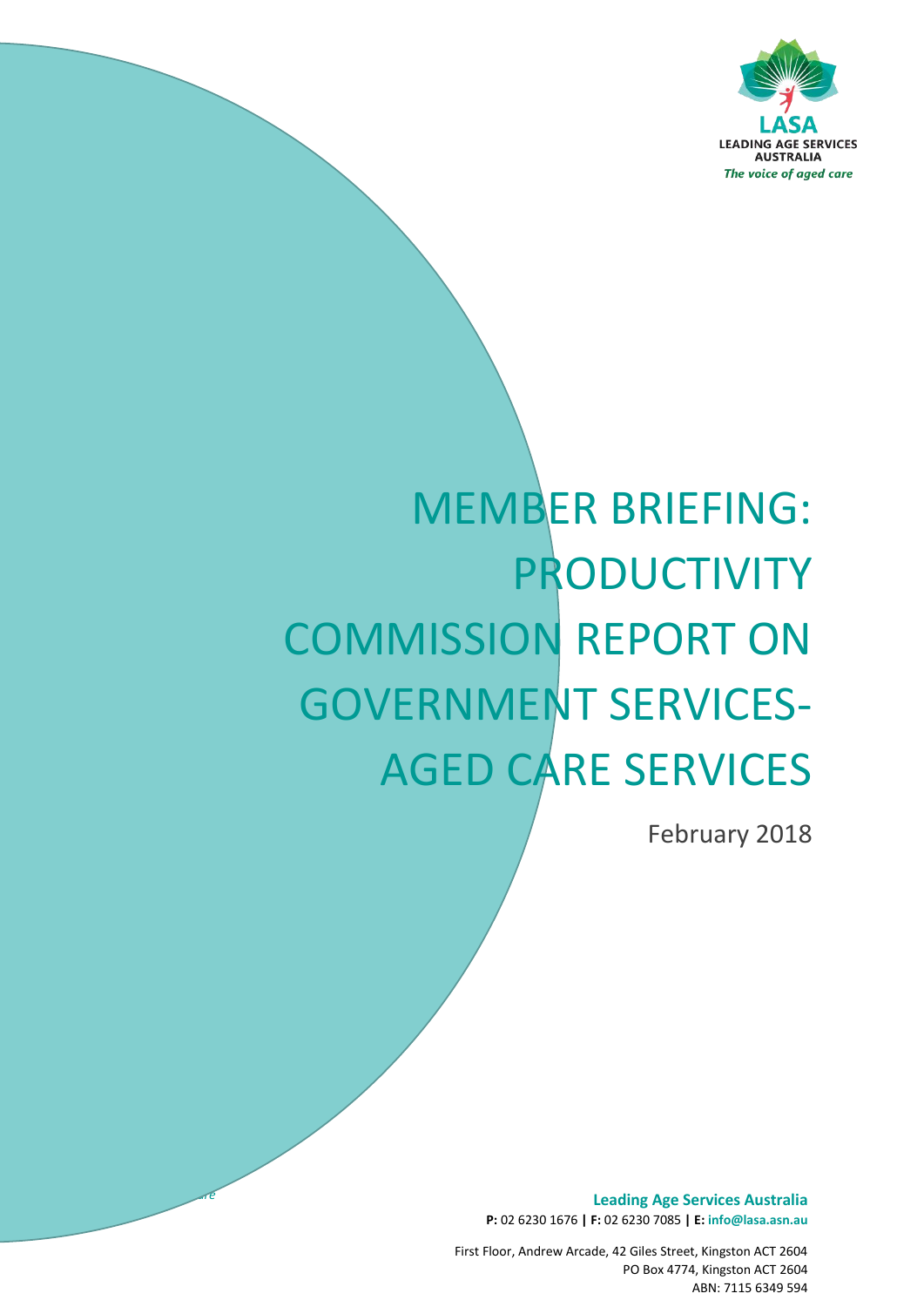## Introduction

The Productivity Commission's 2018 Report on Government Services (RoGS) – Aged Care Services provides data that reflect some of the sector's activity, performance and funding levels. However, most Key Performance Indicators for the sector are still under development and thus unavailable in this report. Once they become available, future RoGS should provide the sector with a useful performance dashboard. The RoGS chapter 14 *Aged care services* can be accessed using following link:

[http://www.pc.gov.au/research/ongoing/report-on-government-services/2018/community-services/aged](http://www.pc.gov.au/research/ongoing/report-on-government-services/2018/community-services/aged-care-services)[care-services](http://www.pc.gov.au/research/ongoing/report-on-government-services/2018/community-services/aged-care-services)

Care needs to be taken when using RoGS data as the caveats to the data must be read in detail. For example, Table 14A.41 presents the cost per hour of service for CHSP and HACC but caveat B reads *There is no commonly agreed methodology for calculating unit costs and therefore unit costs across jurisdictions are not comparable.* Costs within a state can be looked at but a comparison across states is not possible.

The definitions RoGS 2018 provides can be a further challenge as it is not always clear what service or activity they describe.

RoGS data are a bit like epidemiological data in that it shows up changes and trends but it does not support identification of the reason why a change or trend happens. Also, it is service generated data and may be polluted. The data needs to be interpreted with caution. However, service generated data is still highly useful for alerting us to changes and it enables us to identify trends. Many RoGS tables provide data covering the last 7 to 10 years. LASA had a look through some of the RoGS 2018 data tables, discovered some interesting developments and presents them in this paper.

#### How many people received aged care services in 2016-17?

RoGS 2018 defines the target population for government supported aged care as all people aged 65 years and over and Aboriginal and Torres Strait Islander Australians from age 50 years.

In 2016-17, the aged care system provided services to 1,223,753 people across all service types, which amounts to about 32% of all Australians aged 65 years and older<sup>1</sup>. Not surprisingly, the highest number of services was delivered in NSW and Victoria, the states with the largest populations.

| No of people receiving aged care services, 2016-17 by aged care program and state <sup>2</sup> |            |          |            |           |           |            |            |         |             |
|------------------------------------------------------------------------------------------------|------------|----------|------------|-----------|-----------|------------|------------|---------|-------------|
|                                                                                                | <b>NSW</b> | VIC      | <b>QLD</b> | <b>WA</b> | <b>SA</b> | <b>TAS</b> | <b>ACT</b> | NT      | <b>AUST</b> |
| Residential care-<br>permanent                                                                 | 81 466     | 63 012   | 44 039     | 19784     | 21 6 63   | 6 1 5 0    | 3 1 4 8    | 581     | 239 379     |
| Residential care - respite                                                                     | 24 680     | 14 9 29  | 7454       | 2928      | 6954      | 1528       | 638        | 293     | 59 2 28     |
| Home Care Levels 1-2                                                                           | 23 3 5 3   | 17299    | 12 661     | 5 1 5 5   | 5 6 1 9   | 1802       | 951        | 767     | 67428       |
| Home Care Levels 3-4                                                                           | 10 5 84    | 7555     | 6535       | 5 2 9 8   | 2 5 4 8   | 805        | 750        | 278     | 34 218      |
| <b>Transition care</b>                                                                         | 7783       | 6857     | 4721       | 2 3 9 5   | 2 3 9 7   | 623        | 311        | 138     | 25 202      |
| <b>CHSP</b>                                                                                    | 208 127    | 211 243  | 170 320    | 6583      | 84 878    | 23 990     | 12 5 28    | 5 1 6 2 | 722838      |
| HACC <sup>3</sup>                                                                              |            | $\cdots$ | $\cdots$   | 75 460    | $\cdots$  | $\cdots$   |            |         | 75 460      |
| Total all aged care<br>services                                                                |            |          |            |           |           |            |            |         | 1,223,753   |

 $\overline{a}$ 

<sup>1</sup> In 2016 there were 3.7 million Australians aged 65 years and over according to *Older Australia at a glance,* AIHW, 2016.

<sup>2</sup> RoGS, Table 14A.2

<sup>&</sup>lt;sup>3</sup> WA continued to deliver services under HACC.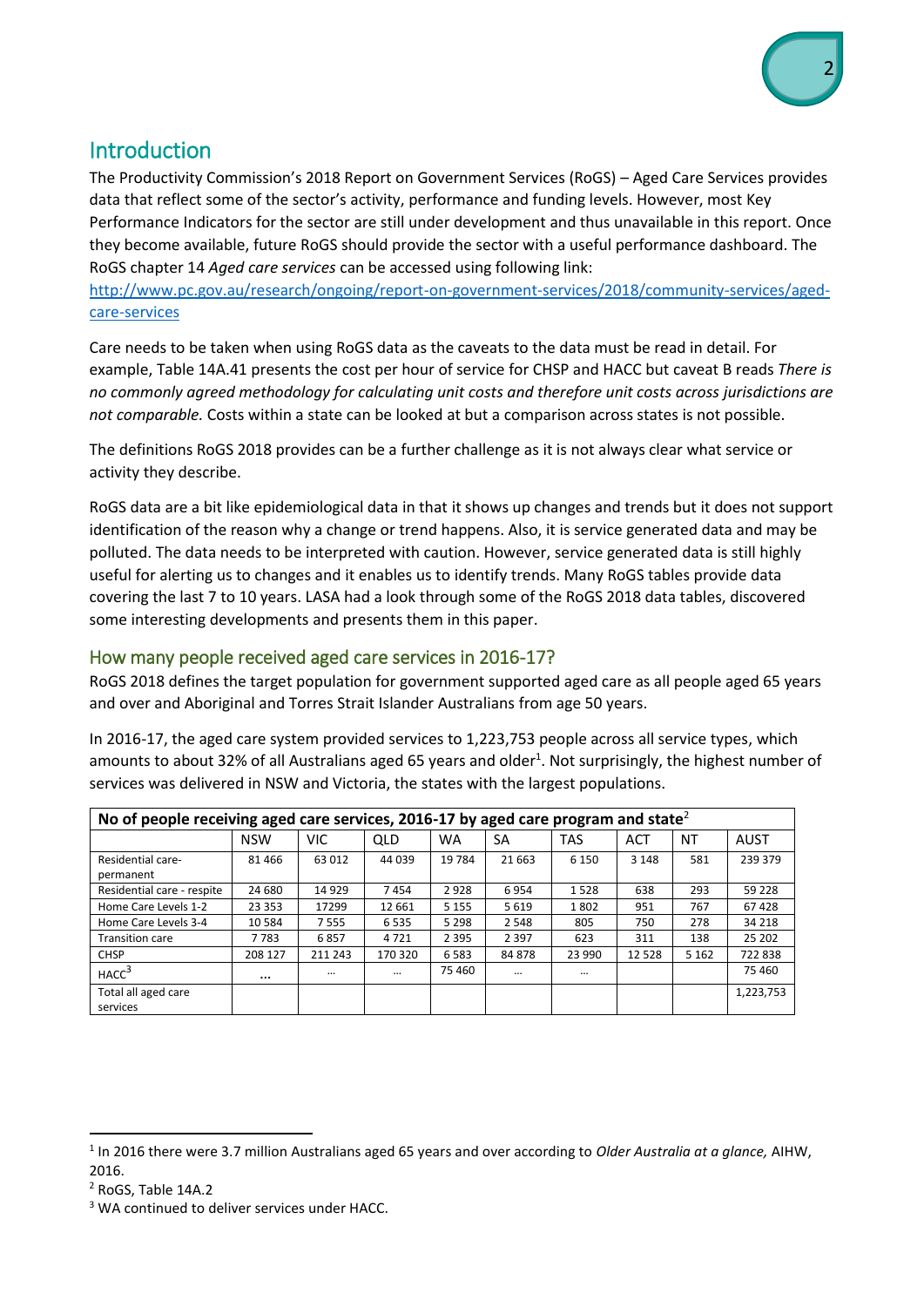

#### The increase in people aged 70 years plus was uneven across Australia

Population age is one very important driver of demand for aged care services because people are more likely to utilise aged care services once they reach 70 years of age. However, the rate of increase in the number of Australians aged 70 years plus varies significantly geographically. The table below shows that Australia's population aged at an uneven rate across states and unevenly within states. In some states, the rate of growth in the number of people aged 70 plus in outer regional areas significantly outpaced a state's overall rate of growth for this age group.

| Rate of growth of Australians aged 70 years and over (000), state and outer regional, 2009-2017 <sup>4</sup> |            |       |       |       |       |       |            |       |             |
|--------------------------------------------------------------------------------------------------------------|------------|-------|-------|-------|-------|-------|------------|-------|-------------|
|                                                                                                              | <b>NSW</b> | VIC   | QLD   | WA    | SА    | TAS   | <b>ACT</b> | ΝT    | <b>AUST</b> |
| June 2009                                                                                                    | 686.0      | 512.6 | 363.9 | 178.6 | 177.7 | 52.4  | 23.4       | 6.1   | 2 000.6     |
| June<br>2017                                                                                                 | 877.2      | 665.0 | 498.8 | 250.5 | 218.1 | 68.2  | 34.4       | 10.6  | 2 622.8     |
| % increase<br>all of state                                                                                   | 27.4%      | 29.8% | 37.1% | 40.4% | 22.5% | 30.1% | 47.4%      | 73.8% | 31.1%       |
| % increase<br>outer<br>regional                                                                              | 30%        | 22%   | 49%   | 41%   | 44%   | 36%   | $\cdots$   | 79%   | 38%         |

Results for ACT and NT may look exaggerated because of their small population numbers.

The percentage increases shown in the table above are astonishing and the increases experienced in the outer regional areas in Qld and SA are very high. As the baby boomer generation ages, the number of older Australians will continue to increase apace, setting a challenge for government and the aged care sector to meet the demand for services.

#### A reducing number of aged care places

In view of Australia's increasing number of people older than 70 years it comes as a surprise to see that the number of residential aged care places (or beds)<sup>5</sup> has been decreasing since 2008.

| Operational number of aged care places per 1000 people aged 70 years, 2008-2017 |            |            |            |          |          |          |       |        |          |
|---------------------------------------------------------------------------------|------------|------------|------------|----------|----------|----------|-------|--------|----------|
|                                                                                 | <b>NSW</b> | <b>VIC</b> | <b>QLD</b> | WA       | SA       | TAS      | ACT   | ΝT     | AUST     |
| 2008                                                                            | 87.2       | 88.0       | 85.4       | 83.4     | 95.2     | 85.9     | 76.8  | 95.0   | 87.3     |
| 2017                                                                            | 79.9       | 80.7       | 74.4       | 66.2     | 85.5     | 73.8     | 73.8  | 64.6   | 77.9     |
| % change                                                                        | $-8.4%$    | $-8.3%$    | $-12.1%$   | $-20.1%$ | $-10.2%$ | $-14.1%$ | $-4%$ | $-32%$ | $-10.8%$ |

The drop in the number of aged care places relative to the number of people aged 70 years and over may reflect a variety of causal factors:

- People may remain healthier, requiring services later in life;
- more care is being delivered in the home care setting; and/or
- demand for residential care is not being met.

To the question how well the demand for aged care places is being met the RoGS 2018 report provides a mixed picture. As of 30 June 2017 the occupancy rate for RACFs was at 91.8 per cent, the lowest over the 10 years of reported data<sup>6</sup>, which may indicate some spare capacity. Another indicator as to how well the demand for aged care is being met are long waits in hospital for patients classed as 'maintenance care'.

 $\ddot{\phantom{a}}$ 

<sup>4</sup> RoG, 2018, Table 14A.1

<sup>5</sup> Places are defined as: *A capacity within an aged care service for the provision of residential care, community care or flexible care in the residential care context to an individual (Aged Care Act (Cwlth)); also refers to 'beds' (Aged Care Consequential Provisions) Act 1997 (CWLTH), s.16)*

<sup>6</sup> RoG, 2018, Table 14A.13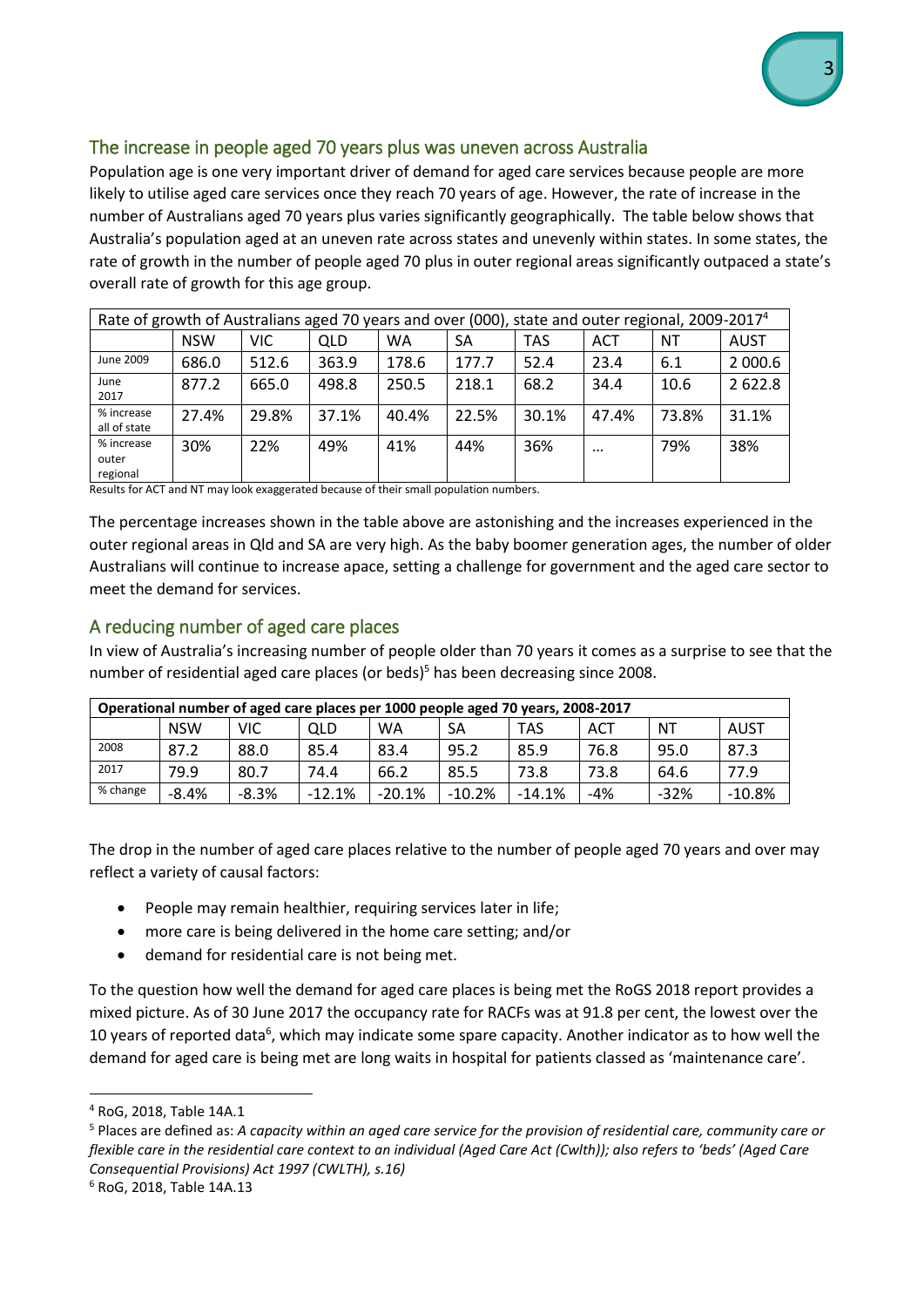These patients are eligible for aged care and are waiting for a placement in a residential care facility or home care<sup>7</sup>. Here RoGS data indicate a drop in waits longer than 35 days from 14.6% of all people waiting in 2009-10 to 11.8% in 2015-16 across Australia<sup>8</sup>. It could be inferred though that, if very long hospital waits for aged care services still exist, there are likely to be continuing bottlenecks in aged care provision.

#### Avoidable hospital admissions as adverse events in residential aged care

RoGS 2018 indicates that plans exist to include reporting on adverse events in residential aged care such as *Hospital leave days from residential aged care for preventable causes<sup>9</sup>* . LASA has looked into the issue of preventable hospital admissions for older people and discovered that the 'preventability' of admissions in older people is not clear-cut and still under debate<sup>10</sup>. However, it is thought that hospital admissions of older people for Chronic Obstructive Pulmonary Disease (COPD), diabetes complications, heart failure, cellulitis and kidney and urinary tract infections may be preventable<sup>11</sup>. LASA continues to follow work on this quality indicator in residential aged care as more data and other information become available.

### Changes in government expenditure on aged care services 2011-12 to 2016-17 and 2015-16 to 2016-17

The table below shows government expenditure for all of aged care programs for the five years from 2011-12 through to 2016-17. The left column displays government real expenditure per person eligible to be assessed for aged care (age 65 years plus or 50 plus years if Aboriginal or Torres Strait Islander) for different programs within the aged care portfolio. The right column shows total government real expenditure for the various aged care programs.

 $\overline{a}$ 

 $<sup>7</sup>$  Data include completed hospital separations with a care type of maintenance care for people aged 65 years</sup> or over and Aboriginal and Torres Strait Islander persons aged 50–64 years, with a principal or additional diagnosis of Z75.11 or Z74.2. The code Z75.11 is defined as "person awaiting admission to residential aged care". The code Z74.2 is defined as "need for assistance at home and no other household member able to render care".

 $8$  RoG, 2018, Table 14A.31 Public hospital separations for care type 'maintenance' for people eligible for aged care. <sup>9</sup> Other adverse events proposed for reporting are indicators included in the *National Aged Care Quality Indicator Program* (NQIP) such as pressure injury, use of physical restraint and unplanned weight loss.

 $10$  Falster, M and Jorm, L. A guide to the potentially preventable hospitalisations indicator in Australia. Centre for Big Data Research in Health, University of New South Wales in consultation with Australian Commission on Safety and Quality in Health Care and Australian Institute of Health and Welfare: Sydney; 2017

<sup>&</sup>lt;sup>11</sup> National Health Performance Authority 2015, Healthy Communities: Potentially preventable hospitalisations in 2013–14, p.79.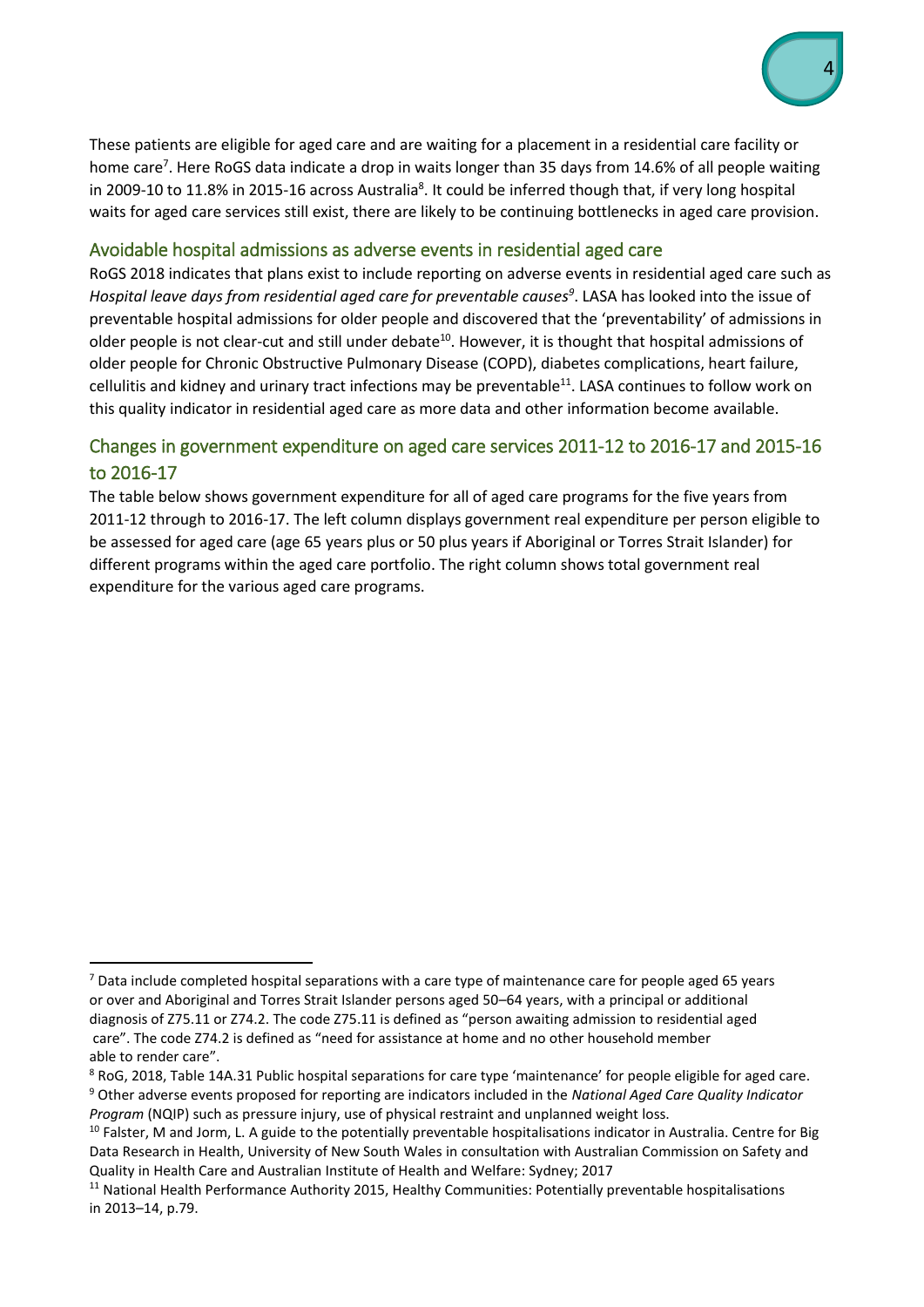| Government real expenditure on aged care services |               | Government real expenditure on aged care services |                          |  |  |  |
|---------------------------------------------------|---------------|---------------------------------------------------|--------------------------|--|--|--|
| by program type per person aged 65 yrs and over   |               | by program type                                   |                          |  |  |  |
| (Australia) <sup>12</sup>                         |               | (2016-17 dollars) Australia                       |                          |  |  |  |
|                                                   |               |                                                   |                          |  |  |  |
| <b>Assessment &amp; Information Service</b>       | \$ per        | <b>Assessment &amp; Information</b>               | <b>Total expenditure</b> |  |  |  |
|                                                   | person        | Service                                           | (\$million)              |  |  |  |
| 2011-12                                           | 34.95         | 2011-12                                           | 115.9                    |  |  |  |
| 2016-17                                           | 49.77         | 2016-17                                           | 193.8                    |  |  |  |
| % change                                          | $+42.4%$      | % change                                          | $+67.2%$                 |  |  |  |
| 2015-16                                           | 34.94         | 2015-16                                           | 131.8                    |  |  |  |
| 2016-17                                           | 49.77         | 2016-17                                           | 193.8                    |  |  |  |
| % change                                          | $+42.4%$      | % change                                          | $+47%$                   |  |  |  |
| <b>Home Care &amp; Support Services</b>           |               | <b>Home Care &amp; Support</b>                    |                          |  |  |  |
|                                                   |               | <b>Services</b>                                   |                          |  |  |  |
| 2011-12                                           | 1 086.97      | 2011-12                                           | 3 603.7                  |  |  |  |
| 2016-17                                           | 1 137.81      | 2016-17                                           | 4 4 3 0.6                |  |  |  |
| % change                                          | $+4.7%$       | % change                                          | $+23%$                   |  |  |  |
| 2015-16                                           | 1 163.79      | 2015-16                                           | 4388.9                   |  |  |  |
| 2016-17                                           | 1 137.81      | 2016-17                                           | 4430.6                   |  |  |  |
| % change                                          | $-2.2%$       | % change                                          | $+0.1%$                  |  |  |  |
| <b>Residential Care &amp; Flexible Care</b>       |               | <b>Residential Care &amp; Flexible</b>            |                          |  |  |  |
| <b>Services</b>                                   |               | <b>Care Services</b>                              |                          |  |  |  |
| 2011-12                                           | 3 121.57      | 2011-12                                           | 10 349.1                 |  |  |  |
| 2016-17                                           | 3 2 5 1 . 1 4 | 2016-17                                           | 12 659.9                 |  |  |  |
| % change                                          | $+4.15%$      | % change                                          | $+22.3%$                 |  |  |  |
| 2015-16                                           | 3 258.38      | 2015-16                                           | 12 288.0                 |  |  |  |
| 2016-17                                           | 3 251.14      | 2016-17                                           | 12 659.9                 |  |  |  |
| % change                                          | $-0.2%$       | % change                                          | $+3%$                    |  |  |  |
|                                                   |               |                                                   |                          |  |  |  |
| Workforce and Quality & Ageing and                |               | <b>Workforce and Quality &amp;</b>                |                          |  |  |  |
| Service Improvement                               |               | <b>Ageing and Service</b>                         |                          |  |  |  |
|                                                   |               | Improvement                                       |                          |  |  |  |
| 2011-12                                           | 79.62         | 2011-12                                           | 264.0                    |  |  |  |
| 2016-17                                           | 31.32         | 2016-17                                           | 122.0                    |  |  |  |
| % change                                          | $-60.7%$      | % change                                          | $-53.8%$                 |  |  |  |
| 2015-16                                           | 63.25         | 2015-16                                           | 238.5                    |  |  |  |
| 2016-17                                           | 31.32         | 2016-17                                           | 122.0                    |  |  |  |
| % change                                          | $-50.5%$      | % change                                          | $-49%$                   |  |  |  |
| <b>Total expenditure on Aged Care</b>             |               | Total expenditure on aged                         |                          |  |  |  |
| Services                                          |               | care services                                     |                          |  |  |  |
| 2011-12                                           | 4 3 2 3 . 1 2 | 2011-12                                           | 14 3 3 2.7               |  |  |  |
| 2016-17                                           | 4 470.04      | 2016-17                                           | 17 406.4                 |  |  |  |
| % change                                          | $+3.4%$       | % change                                          | $+21.4%$                 |  |  |  |
| 2015-16                                           | 4 5 20.37     | 2015-16                                           | 17 047.2                 |  |  |  |
| 2016-17                                           | 4 470.04      | 2016-17                                           | 17 406.4                 |  |  |  |
| % change                                          | $-1.1%$       | % change                                          | $+2.1%$                  |  |  |  |

 $\overline{a}$ 

<sup>12</sup> RoGS, 2018, Table 14A.4, pages 1 & 2